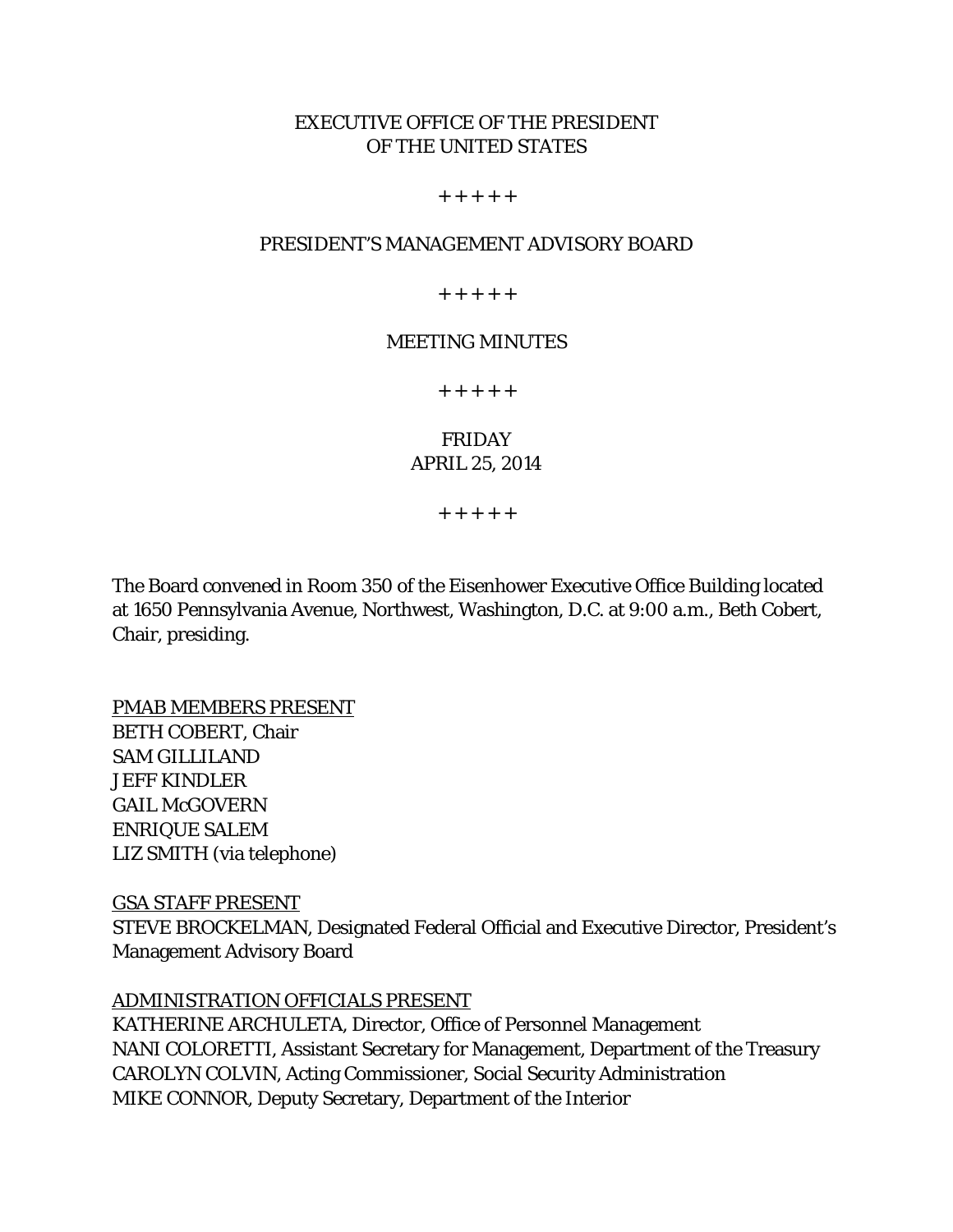BILL CORR, Deputy Secretary, Department of Health and Human Services CHRIS CUMMISKEY, Acting Under Secretary for Management, Department of Homeland Security

LISA DANZIG, Associate Director of the Office of Performance and Personnel Management, Office of Management and Budget

THERESA GRUBER, Assistant Deputy Commissioner for Operations, Social Security Administration

ELLEN HERBST, Chief Financial Officer and Assistant Secretary of Administration, Department of Commerce

VALERIE JARRETT, Senior Advisor, Office of the President of the United States HELEN KANOVSKY, Acting Deputy Secretary, Department of Housing and Urban Development

CHRIS LU, Deputy Secretary, Department of Labor

TYRA MARIANI, Chief of Staff to the Deputy Secretary, Department of Education VICTOR MENDEZ, Acting Deputy Secretary, Department of Transportation SARAH BLOOM RASKIN, Deputy Secretary, Department of the Treasury

JOE SALVATOR, Deputy Assistant Administrator, Office of Security Operations,

Transportation Services Administration, Department of Homeland Security ERIC SELEZNOW, Acting Assistant Secretary, Employment and Training Administration, Department of Labor

DAN TANGHERLINI, Administrator, General Services Administration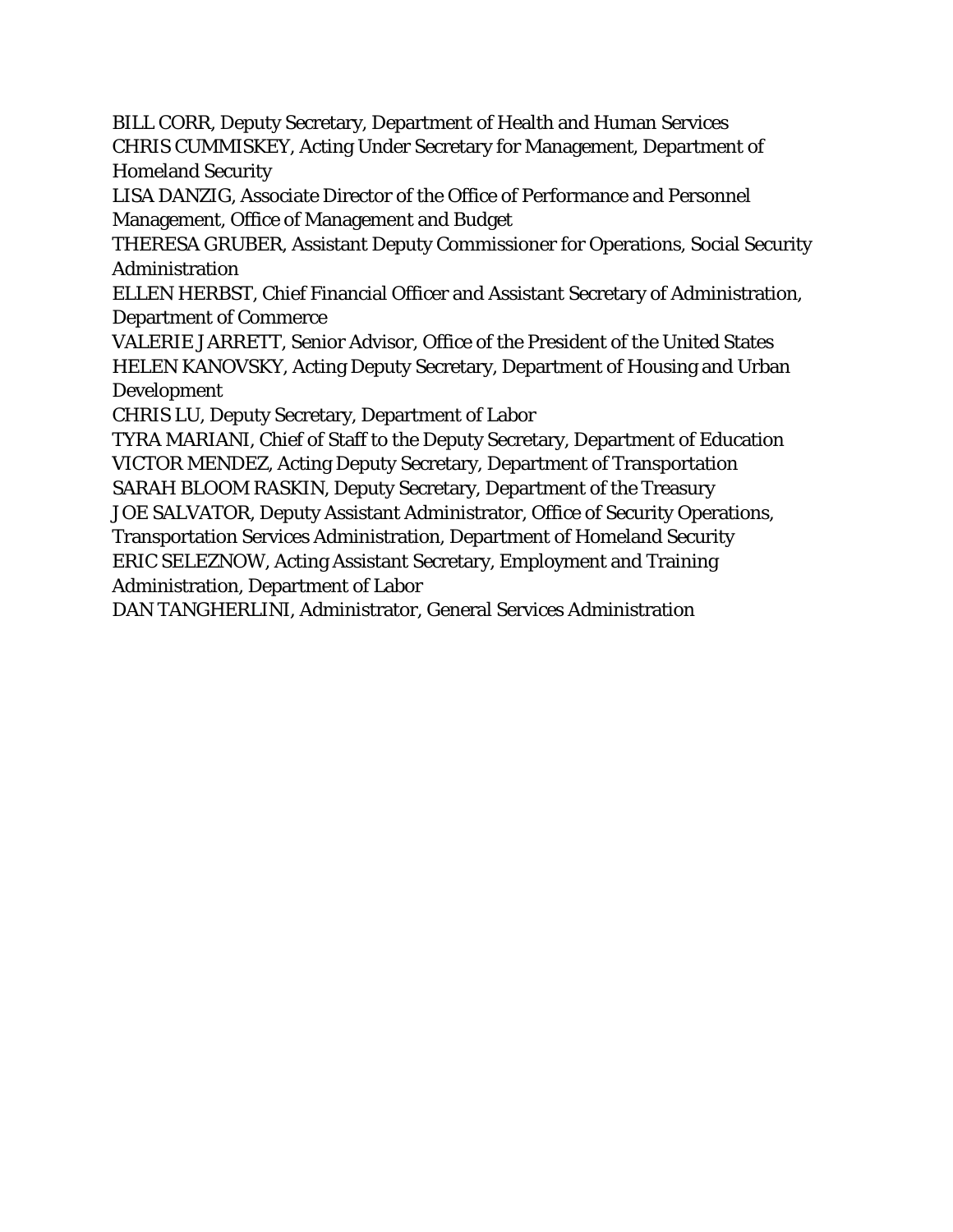Mr Brockelman called the meeting to order at 9:04 a.m. He welcomed those in attendance. The President's Management Advisory Board (PMAB) is governed by the provisions of the Federal Advisory Committee Act. The meeting was open to public observation via webcast.

Chair Cobert said the PMAB would discuss how it can continue to improve management across the federal government to positively impact citizens and businesses. She welcomed Valerie Jarrett, Senior Advisor to the President of the United States, and thanked her for attending the meeting.

Ms Jarrett thanked the Chair and the Executive Director for their leadership. She welcomed the members of the PMAB to the White House on behalf of the President of the United States. The President has a big agenda for the coming year, and is committed to ensuring that the executive branch runs efficiently and smoothly. PMAB's members have expertise that will be helpful to the federal government. The President takes PMAB's advice and counsel seriously. She thanked PMAB for their efforts, which are sincerely appreciated.

Chair Cobert reviewed the agenda for the meeting. The main focus of the meeting would be about achieving world-class service. Presenters from the agencies would provide case studies of their particular issues and the challenges they face. Introductions were made.

### **Update on the President's Management Agenda**

Chair Cobert provided the update of "how we got here and where we're going." The Second-Term President's Management Agenda was formulated in a process that began by listening to PMAB members, federal workers from frontline supervisors up to cabinet members, Congress, and the American people. The Agenda has four central pillars: effectiveness, efficiency/value, economic growth, and people & culture. The Administration is grateful for PMAB's contributions to the Agenda. People's expectations with respect to customer service have risen over time.

The Infrastructure Permitting Dashboard tracks progress of significant projects with the aim of accelerating the permitting process. Effectiveness will be improved through the smart deployment of Information Technology (IT) resources. Efficiency will be improved through expanding shared services, the Freeze the Footprint goal for federal workspace, grants reform, and reducing the rate of improper payments. Economic growth will be improved by investing in efforts to bring the products of federal research to entrepreneurs. The engagement of the federal workforce is critical to the success of all these efforts, and a dashboard to monitor engagement has been implemented at the operating unit level.

The Government Performance and Results Act (GPRA) Modernization Act provides a framework for driving performance management. The Act mandates the identification of a finite number of goals, people who will work toward those goals, quantifiable targets and public reporting.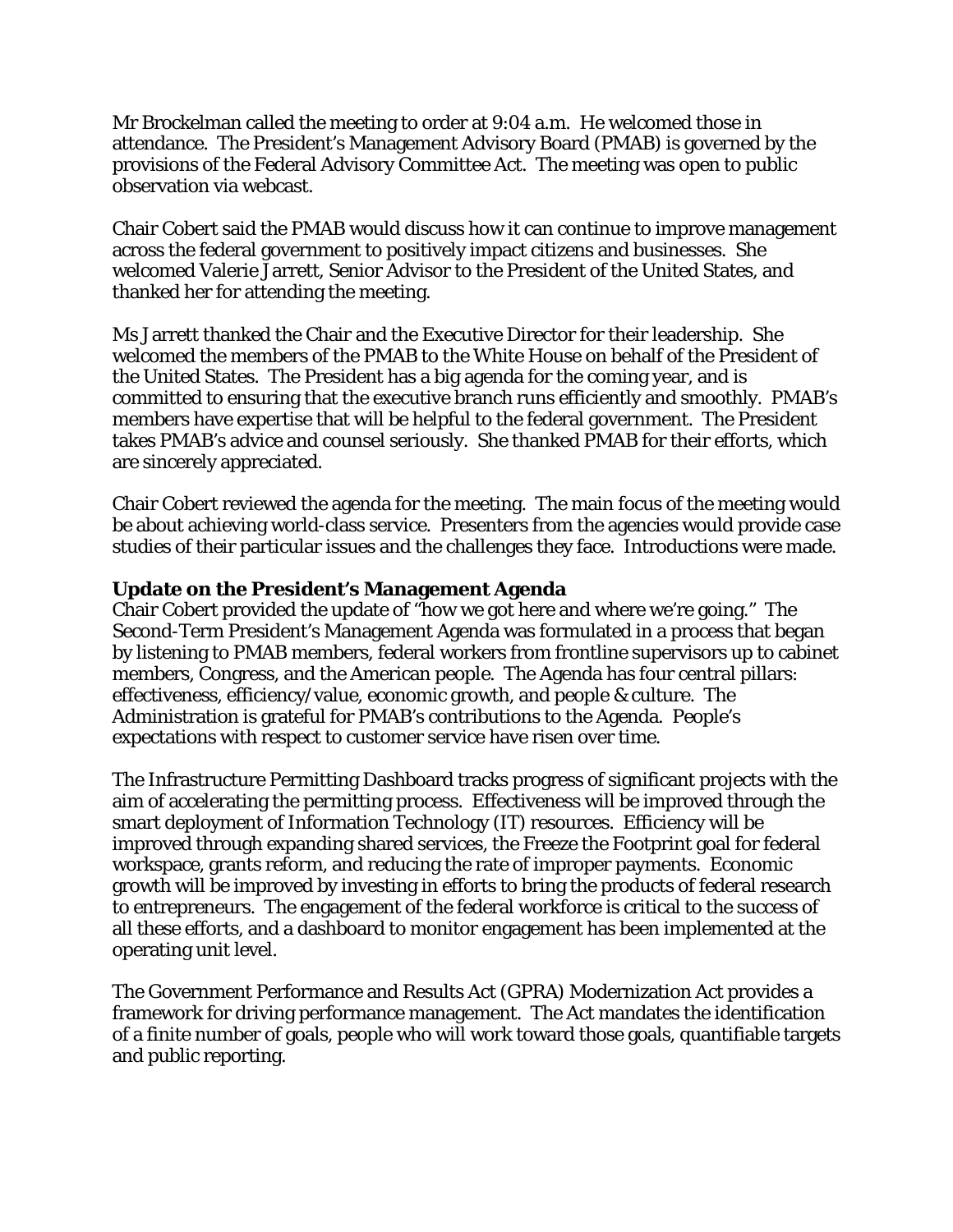Chair Cobert provided her initial observations on the Agenda. Real progress is being made within agencies on many of the initiatives that make up the agenda, in some cases leading to significant impacts (especially in talent exchange and buying smarter). Sharing best practices can drive change throughout the federal government, increasing the impact that government can deliver. How can we increase the pace at which we replicate good things across the government? Best practices are shared through some formal forums. She invited comment on how to go about sharing best practices within and across agencies.

Ms Herbst said several interlocking councils have been formed to share best practices. They do so through the use of online tools. Ms Coloretti said Office of Management and Budget (OMB) has been helpful by pushing for coordination and collaboration. Chair Cobert asked how to inculcate the mindset of improvement and bring it to scale. Ms Colvin said publishing goals and performance against those goals has been helpful in sharing best practices.

## **Progress on Ongoing PMAB Initiatives**

Mr Tangherlini provided the update on Strategic Sourcing Priorities. He thanked the PMAB members for their continued service. General Services Administration (GSA) has enjoyed some tremendous success, thanks in part to the work of PMAB. People often fail to realize the scale and scope of the federal government and thereby miss opportunities for collaboration and cooperation. "Going to market with a single face" will provide the best value and, oftentimes, the best quality to the government.

The Strategic Sourcing Leadership Council, comprising agencies with 80% of the federal buy, meets quarterly to report on progress toward goals. GSA measures its market share as a proxy for spend under management. Approximately \$300 million have been saved under the initiative so far, but more important is the opening of barriers that have prevented collaboration. The biggest such opening has been the identification of prices paid, inculcating a spirit of competition among contracting officers. Category management will further the success already realized by the Council. GSA is committed to using data as leverage to drive behavior. GSA is developing cost-to-spend metrics to measure how much it costs to realize savings. Can we reduce acquisition duplication? The money agencies save is kept by them and can be applied to their missions. Ms Herbst said upcoming efforts will focus on teaching individuals that money saved will be reinvested in their agency's mission. Line managers need to do a more sophisticated analysis of their requirements. Mr Tangherlini asked how to convince people to cede some control. Member Gilliland asked whether GSA has the data it needs to assess the progress it's making. Mr Tangherlini said they are making progress, but victory is not around the corner. Agencies need common contract-writing systems. Ms Archuleta said GSA taking on some of the Office of Personnel Management's (OPM) contracting work frees up OPM employees to focus on other projects.

Mr Tangherlini provided the report on the Freeze the Footprint policy. For the federal government's real property, FY15 will see the cost curve slow its rate of increase and turn downward. This accomplishment has been achieved by asking agencies to adopt baseline benchmarks and report their results. The goal is to reduce office space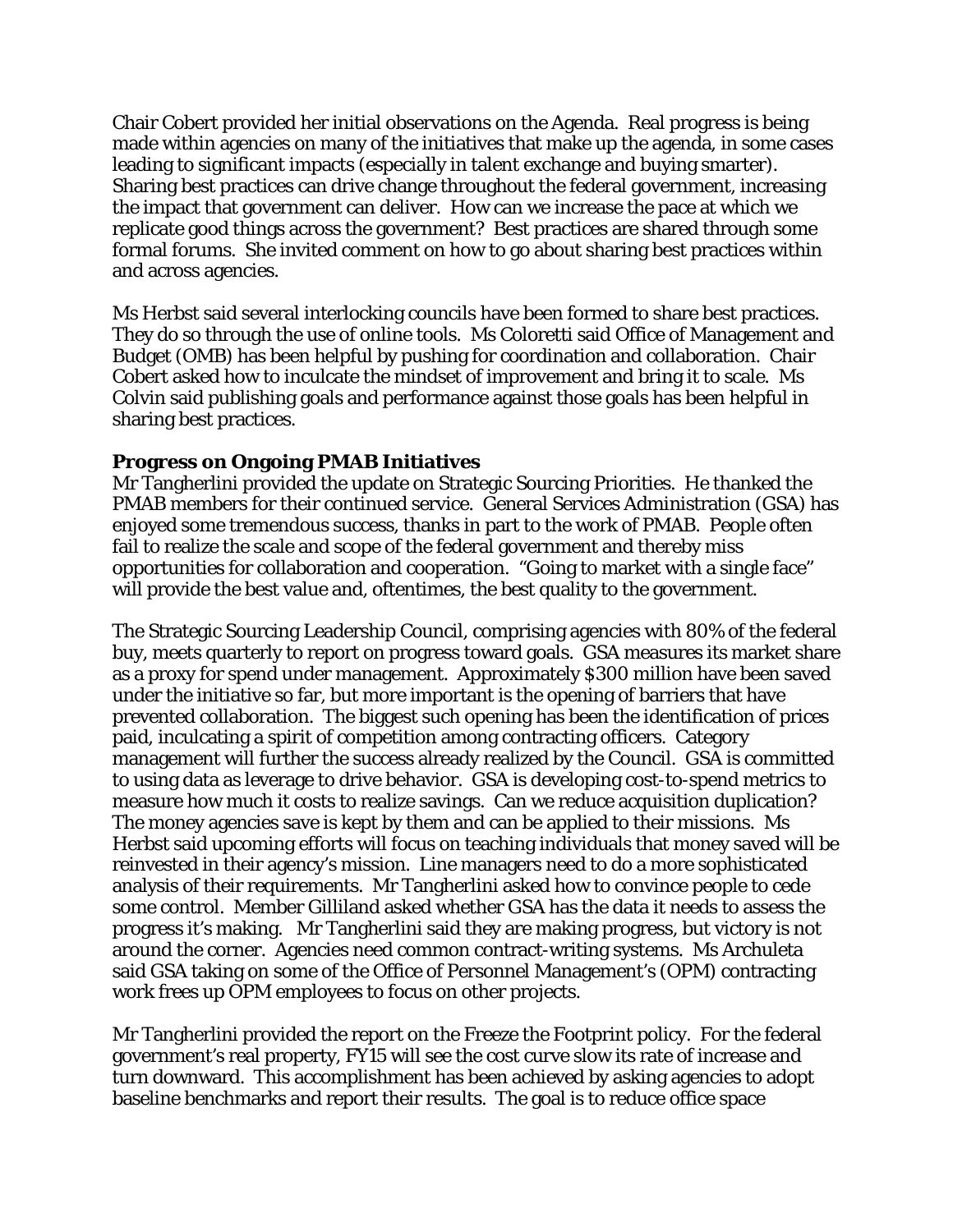requirements across government. Technology advances have allowed the proliferation of telework eligibility, reducing floor space needs while increasing productivity. Freeze the Footprint has provoked a larger conversation about how government sees itself performing its work in the future. It is difficult to quantify the productivity impacts of open office arrangements because baseline numbers are not available. The federal workforce is changing and with it their attitudes about work environments. Member McGovern said GSA should demonstrate that the program works, gain trust and overcommunicate. Member Gilliland said telework is viable but supervisors need to set goals for workers and trust them. Ms Mariani said one of the challenges she faces is training managers to manage remote employees. Member Kindler suggested periodic video teleconferences to maintain eye contact in a format where people cannot multitask.

Ms Archuleta provided an update on Senior Executive Service (SES) Development and Performance Measurement. The federal government must be tech-savvy to manage a workforce dispersed to every state in the union. When it comes to training, what are methods to reach the most employees in the most effective way? In FY13, federal agencies experienced significant budget reductions, resulting in deep cuts to spending on training. As a result, OPM and OMB partnered with federal agencies to provide enterprise executive development solutions across agencies. OPM will lead an SES Onboarding initiative, identify a curriculum for SES leadership development, and will partner with stakeholders to deliver enterprise and cross-agency executive development solutions. Ms Archuleta seeks input from the PMAB on how to anticipate the needs of the workforce of the future.

Member Gilliland asked for comment on the newly implemented performance appraisal process. Has the process been helpful in differentiating performance and providing guidance on career progression? Member McGovern said, in addition to those appraised, appraisers must also be examined. Ms Herbst said more work and discussion is needed to create a plan for increasing SES mobility, one of the original goals of the initiative. Member Salem said measurement must be consistent across raters.

*The Advisory Board recessed between 10:31 and 10:42 a.m.* 

### **Discussion of 2014 Focus Areas**

Ms Colvin and Ms Danzig provided an introduction to the case study reports on customer service. Ms Danzig said the goal of this cross-agency priority is to create a better match between customer expectations and the delivery of services and products. Staff seeks comments from PMAB Members on inculcating a service culture and on how to create metrics to determine success. Previous Administrations have made efforts to improve customer service. President Obama issued Executive Order 13571 in 2011 requiring agencies to identify a person responsible for improving customer service and to develop customer service plans that identify implementation steps for their customer service activities, including a signature technology-based initiative. Ms Colvin said Social Security Administration (SSA) is working to streamline transactions and develop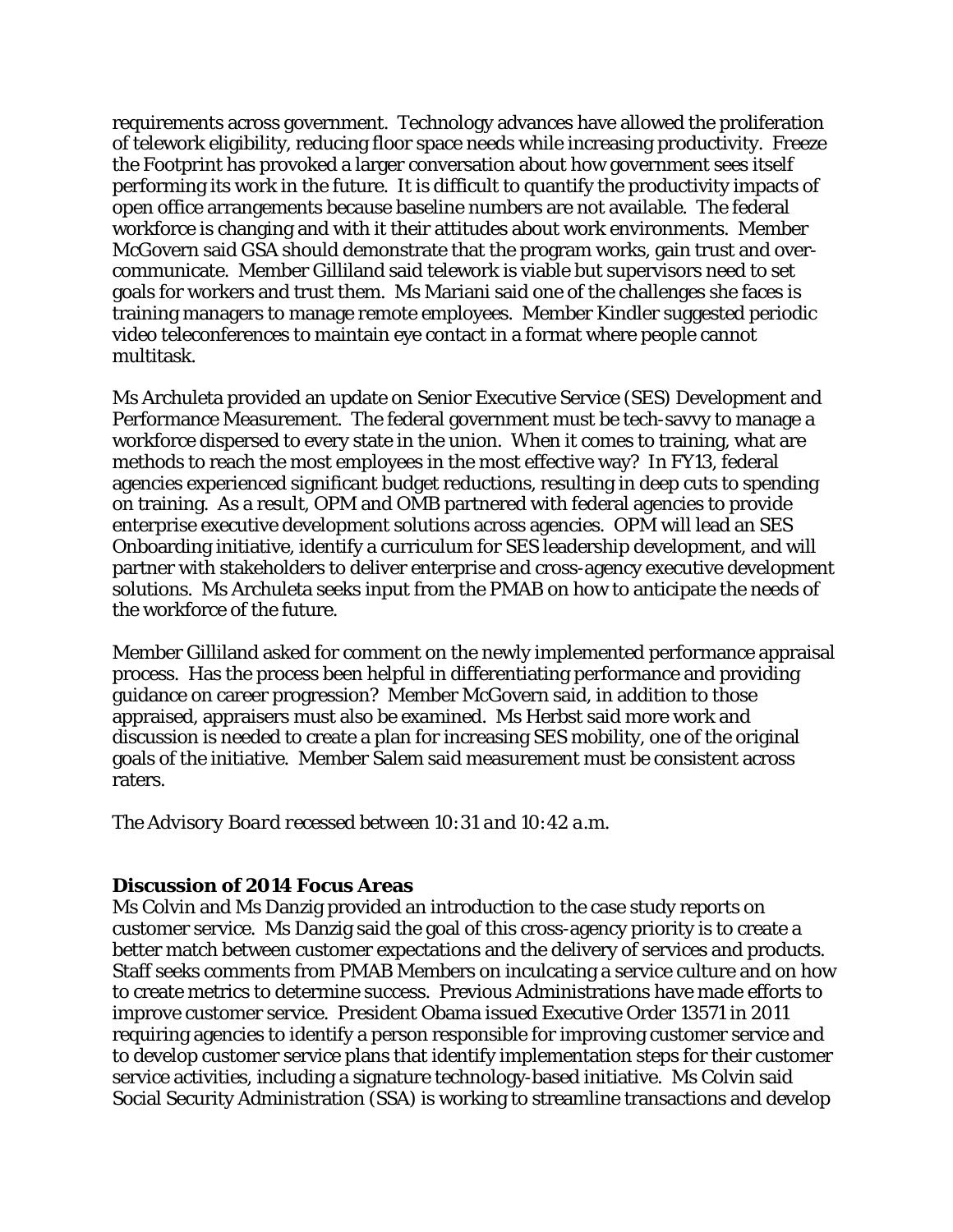standards for high-impact services. How do we scale up our online business to accommodate customers who want to interact that way?

Ms Gruber of SSA provided the case study report on Customer Service. SSA is in the midst of shifting from a community-based model of service to one that maintains that even as it incorporates new modes of interaction. SSA pays about \$850 billion annually to 65 million people each month, with a 1.4% administrative cost. Last year, SSA saw 43 million office visitors and received 70 million calls from beneficiaries. This year, 50% of retirement and disability claims will be filed online, as will 70% of Medicare claims. How do we get customers to accept new service delivery channels? The new portal "my Social Security" will engage customers earlier and throughout their lives; 11 million users so far have signed up for the service. Mobile-based interactions have increased dramatically, and SSA wants to do more in this mode. New models for customer engagement may include video conferencing and/or web collaborations. gOnline is SSA's portal for staff (some 35,000 employees at 1,200 field offices), giving them access to marketing and informational resources. Challenges for SSA include maintaining an agile and adaptable workforce, managing with resource uncertainty, improving time to market, ensuring access for vulnerable populations, combating fraud and protecting privacy, and legislative and regulatory limitations. Ms Colvin said an additional challenge lies in managing interactions with state programs which handle a significant portion of Social Security (SS) benefits delivery and interactions.

Member McGovern said that 20 years from now, no one will want to visit a field office or handle social security issues over the phone. Think now about that end state and prepare for that. "Your whole philosophy has to be around humanless interactions," including training beneficiaries to move to new modalities. Member Smith suggested a paradigm of assuming that SSA has no choice but to move toward technology-based interactions. Ms Bloom Raskin said SSA needs to think through how to prevent data breaches.

Mr Salvator of the Transportation Security Administration (TSA) provided the case study report on Managing across a Dispersed Workforce. TSA employs 48,000 uniformed workers at 448 airports. This workforce screens 1.8 million passengers, 1.2 million checked bags, and 3 million carry-on bags daily. TSA has shifted its strategy from one-size-fits-all screening to a risk-based, intelligence-driven approach, including Pre √<sup>™</sup>. TSA customer support initiatives include the My TSA app, a phone contact center, TSA Cares for travelers with disabilities and certain medical conditions, support for injured service members, and passenger support specialists. Customer service challenges include balancing service and security concerns, maintaining workforce morale, educating the public, managing media, and workforce communication. Screeners are distributed around the country and are away from computers during working hours.

Member Kindler asked for comment on how TSA had improved its customer service over the last five years. Mr Salvator said management focused on employee conduct, boiling policy down to ten simple principles of behavior. Supervisors were made accountable for providing training to their employees. Member Salem said random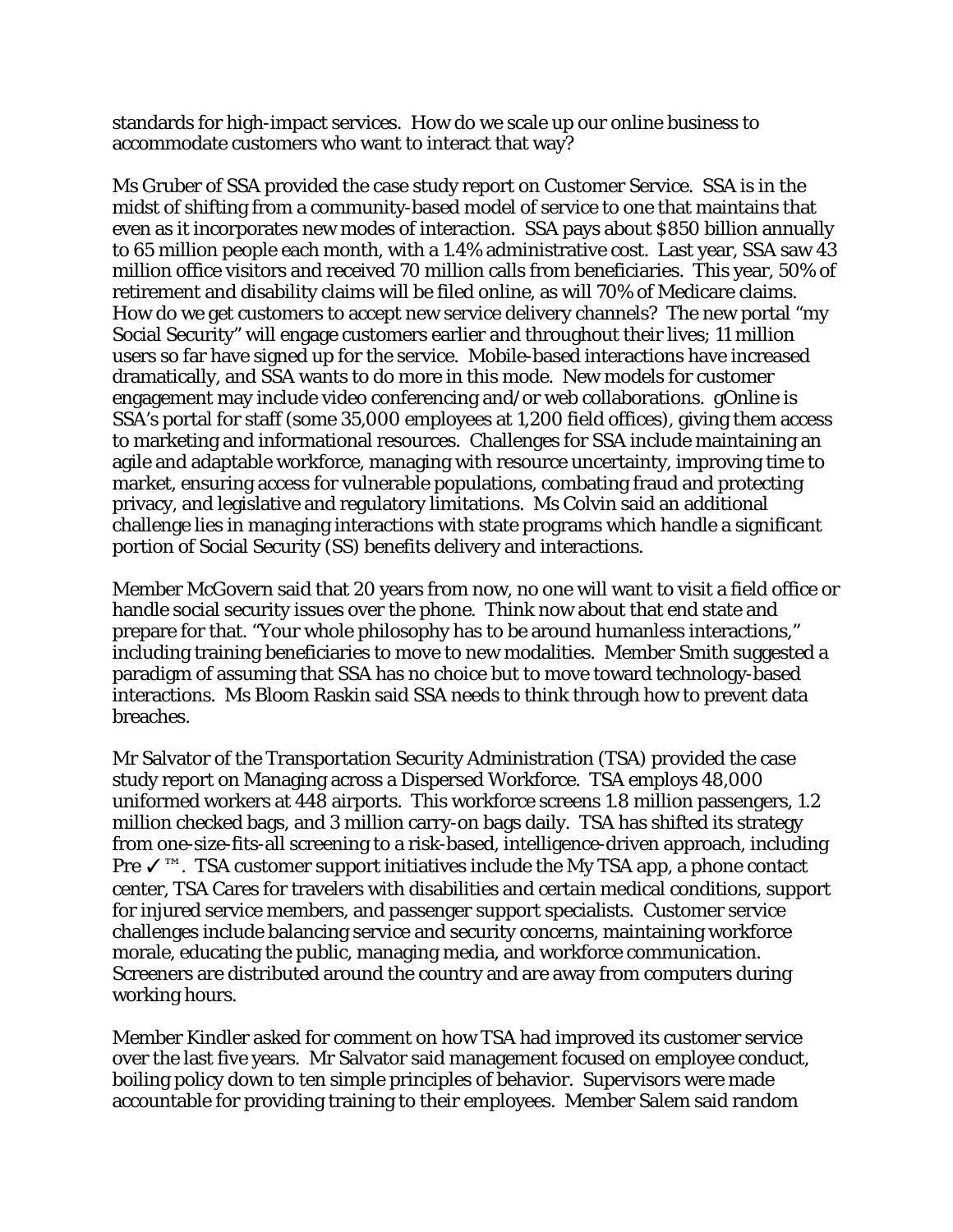checks are necessary and people will come to accept them, but inconsistency across airports is frustrating. What are the barriers to consistency? Mr Salvator identified issues around communicating with employees due to infrastructure limitations. Member Salem suggested formation of a social media strategy to monitor and respond to emergent issues in the social media environment. Media should be aggregated and patterns identified. Member Smith said bad behavior cannot be completely eliminated but can be mitigated through media and marketing strategies. Member Gilliland suggested publishing performance data and feedback to improve consistency. Chair Cobert said a larger issue worthy of further discussion was the follow-up to benchmarking. Member Salem suggested identification of a "customer service champion." Member McGovern said employee satisfaction is a leading indicator for customer satisfaction.

Mr Seleznow of the Department of Labor (DoL) provided the case study report on customer service in the Workforce Investment System (WIS). WIS serves 18 million jobseekers and distributes \$3.4 billion annually. The system has two customer bases: employers and jobseekers. Training is provided at American Job Centers (AJCs), of which there are 2,532. The AJCs saw a 150% increase in walk-ins during the recent recession, although funding decreased. Funding flows in turn from DoL to state workforce investment boards, local workforce investment boards, AJCs and service providers. Users of the AJCs are triaged so they can meet with appropriate personnel. WIS keeps metrics on seven parameters, including jobs obtained, retained and salaries made. The funding stream makes it difficult to mandate collection of certain types of data.

Member McGovern suggested the addition of success parameters. She said the WIS is "crying out for standardized IT," along the lines of LinkedIn. Exogenous events may destroy the accuracy of the metric, but the collection of the data will remind staff that the data is important. Chair Cobert said DoL should learn more about the statistical connection between job placement and customer satisfaction. Member McGovern suggested a hybrid approach of web-based technologies coupled with face-to-face interaction.

#### **Meeting Summary**

Chair Cobert provided a summary of takeaways from the day's meeting: thinking more about technology as the default to help customer service; leveraging employee and user communities as a source of mutual assistance; finding ways to improve training for remote workforces; identifying customer loyalty champions within organizations; and creating meaningful and actionable metrics. Member Kindler suggested convening SES groups to share best practices and highlight successes. Member McGovern said she was once again struck by the federal workers' talent, passion, commitment and desire to serve. Member Gilliland said good progress is already being made. This is an opportunity to set some audacious goals around improving customer service. Member Salem said there should be more mechanisms to share government's success stories. "Improving customer service is a journey, not an event." Member Smith said, to improve customer service, it is important for employees to hear directly from the customers about how employees' actions have had an impact on customers' lives. Chair